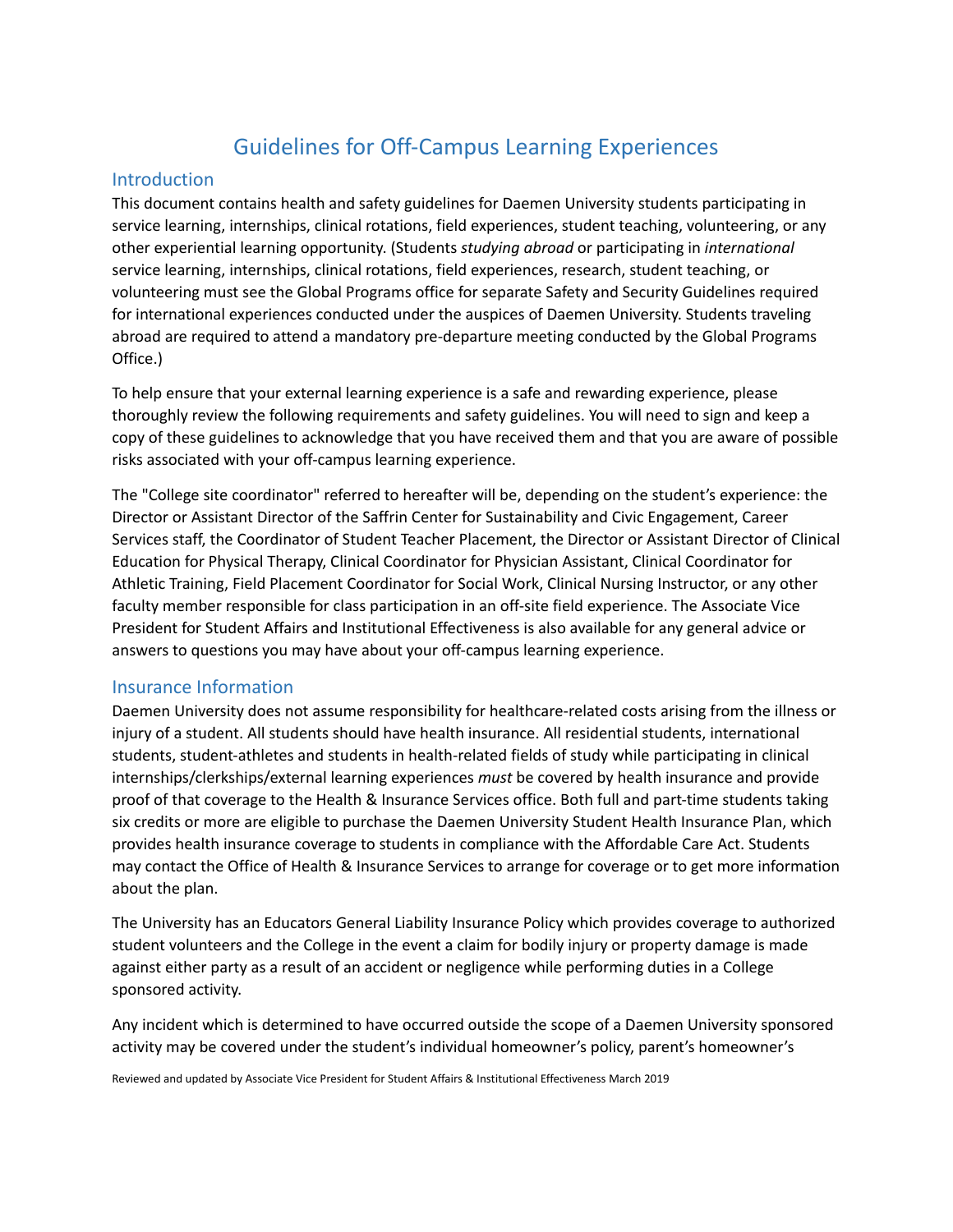policy, or the student's professional liability insurance. Professional liability insurance is available through various professional organizations, e.g., American Counseling Association, National Association of Social Workers, among others. For clinical affiliations and similar external learning experiences, your department will advise you of the requirements.

## Know Your Site

- **Orientation**: Attend any training or orientation sessions provided by your site. These may include both general and specific information about the organization, neighborhood, or community. Know the organization's policies and reporting structures, and follow them. Know how your site supervisor will interface with your Daemen University site coordinator. Always ask questions of your site supervisor to clarify any issues. Complete any paperwork required by your site. Be sure that your status is duly recognized by the agency – that is, that you are authorized to be on the premises and in what capacity. Visit the website of the agency to learn more about the organization's mission, location, and opportunities, so you will have realistic expectations of what your learning experience may entail.
- **Health screenings:** If required by your placement, you may need to show proof of having had a TB test, flu shot, rubella test, and/or other immunizations. If your placement requires completion of any health screenings or preventive routines such as vaccinations, you will need to use your own insurance if these costs are not covered by the site.
- **Home visits**: If home visits are part of your experience, you should pair up with another person, unless otherwise directed by your University site coordinator. Do not park your car in the driveway of the home; in the home, sit facing the front door and have access to an exit.
- **Personal belongings:** The University does not take responsibility for loss of or damage to personal belongings. Secure storage may or may not be available at your site. Plan accordingly. Leave valuables at home if at all possible.
- **If you have questions or concerns:** Follow the guidelines or protocols you have been given about client and employee safety and ensure that any irregularities are reported immediately to your site supervisor. If you feel uncomfortable with any person or situation, inform your site supervisor and the University site coordinator at the earliest opportunity. If you feel that your site supervisor is not the suitable person, consult with the University site coordinator, or a higher authority on the site if the matter is urgent. Possible crimes, e.g. suspected child abuse, should also be reported to the appropriate law enforcement agency.

# In the Event of Violence: Respond, Assess, Isolate, Notify (RAIN)

In recent years, there has unfortunately been an increase in workplace violence, including assaults by active shooters. While the occurrence of such an emergency is highly unlikely, it is important to be prepared. Remain observant and, as you would on campus, respond as necessary to protect yourself. Students at Daemen University are being trained to use the RAIN approach: Respond, Assess, Isolate and Notify. **Respond** to what has occurred and take appropriate life-safety measures: run, hide, fight – in that order. **Assess** the environment, see what resources are available, and if possible, help to **isolate** the perpetrator to prevent him/her from causing more harm. **Notify** 9-1-1 immediately if you can do so safely (that is, if you are not in hiding and remaining silent). Know the physical address of the building so you can relay it quickly to 9-1-1.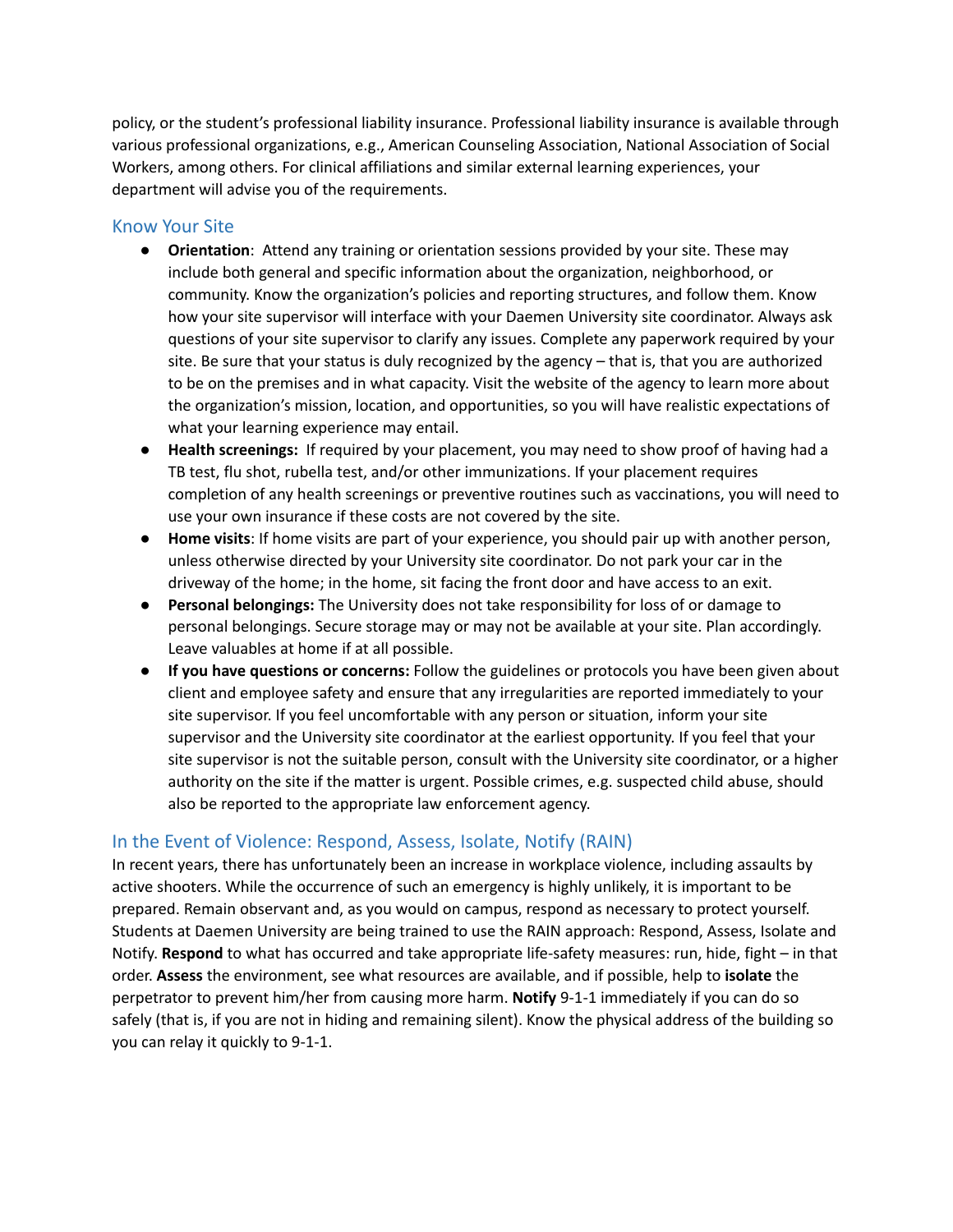# Health and Safety Reminders

- **Your whereabouts:** Inform friends, relatives, and/or professors of your whereabouts. Make sure someone reliable knows where you're going, when you're leaving and returning. If plans change, notify them. If you attend after-hours meetings, home visits, or go to other sites that you are not familiar with, be aware of the location and neighborhood. If you are uncomfortable going to any such place, discuss your concern with your supervisor. Do not take unnecessary risks.
- **Take an active role in your safety**: Be knowledgeable of your environment and of any possible risks at your site. Violence, drugs, and personal safety issues may be factors at your location. Be aware of potential unpredictable behavior of clients and know strategies for handling such behaviors. If a situation does not seem safe, leave and get help as needed. When possible, don't walk alone or at night. Don't isolate yourself. Be sure phones are charged and ready to use at all times.
- **Health matters:** If you are injured on the site, promptly report your injury to your immediate supervisor, site coordinator, and theUniversity site coordinator for documentation and action. Always wash your hands or use hand sanitizer between caring for individual patients/clients, before entering and after leaving the agency, before and after eating, after coughing, sneezing, or using the restroom. Cough or sneeze into the crook of your arm instead of your hand. Pay attention to details, ask questions and pay attention to supervisors' advice. For example, be aware of any food allergies (peanuts, nuts, milk) or other allergies (such as bee stings) that agency clients may have, especially young children you may give snacks to and/or take outside. Make sure to have your own allergy medicines on hand at all times (such as EpiPens).

## Vehicle safety

When driving, pay attention to current weather conditions and forecasts; travel on well-lighted, populated streets. Keep your doors locked and windows closed. Park in well-lit and/or high traffic areas. Lock your vehicle and put valuables of any kind (laptops, cell phones, electronics of any kind, handbags, backpacks, any purchases, even spare change) out of sight in the glove compartment or trunk or do not bring them with you.

Even if you are familiar with the area in which you are traveling, it is a good idea to carry a map or have navigation software – especially in case of inclement weather and/or need to take an alternate route. Make sure your vehicle is in good working order and that you have at least  $\frac{1}{2}$  tank of gas at all times.

Do not use your personal vehicle to transport clients or people you do not know. Be aware of any limitations to your personal vehicle insurance coverage concerning passengers.

If you are using **public transportation**, make sure that you are aware of the routes and schedules and that you have the correct fares. If you are using campus transportation to and from off-campus sites, the use of seat belts by the driver and all passengers, at all times, is mandatory.

## **Confidentiality**

You may come into contact with confidential information during your external learning experience – be sure you are clear about your site's expectations of you in this regard. Confidential information should never be disclosed: serious problems or potential legal action can result if disclosed. Never make disparaging or otherwise indiscreet remarks about the organization, its products, services, clients, or